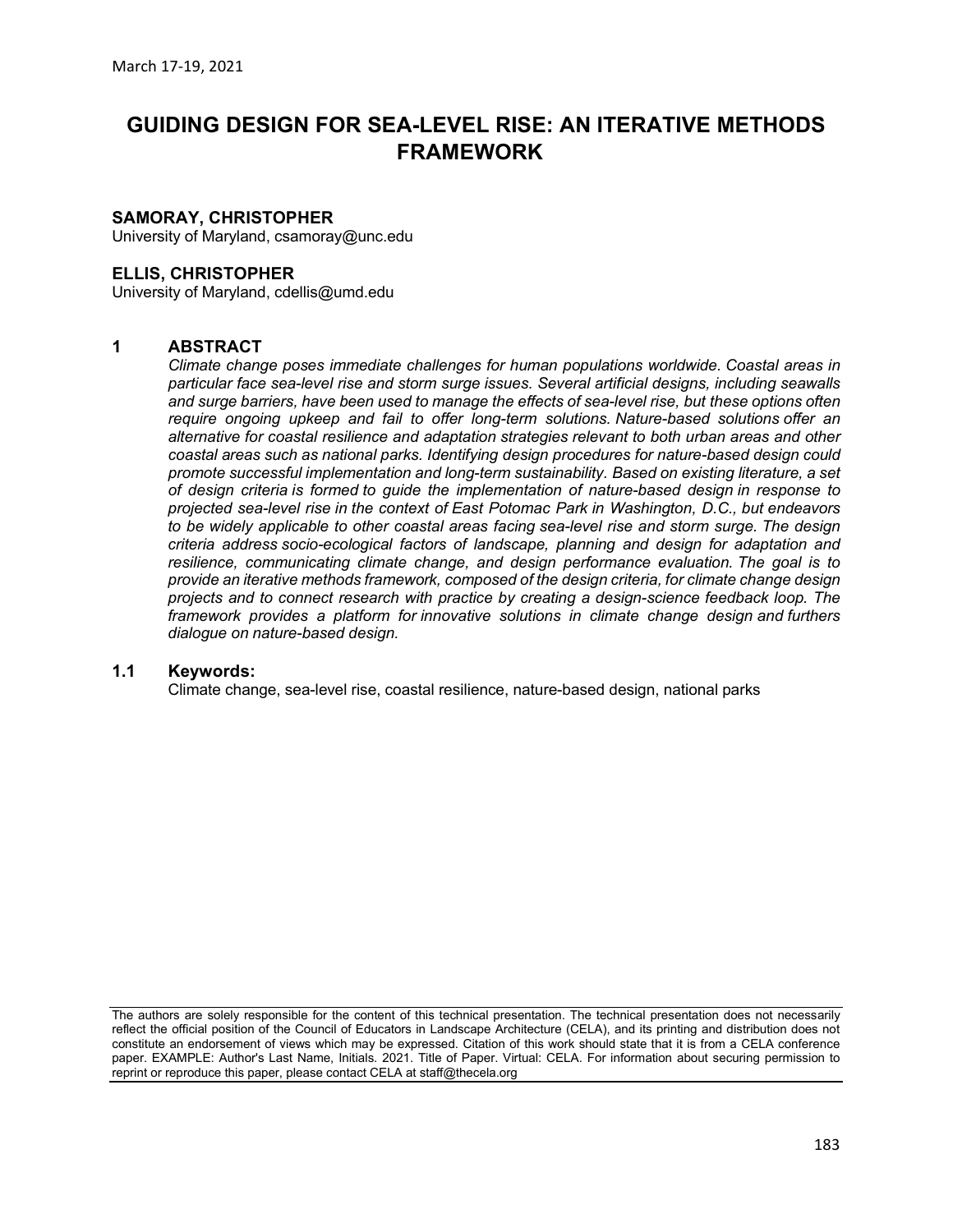## 2 INTRODUCTION

Designing for climate change, and specifically for sea-level rise, is one of the biggest challenges facing designers today. Fair weather flooding is now common among coastal cities and considerable resources are going into planning and design for a variety of mitigation measures. Traditional methods of shoreline protection, including seawalls and dikes, can still leave coastal areas vulnerable to sea-level rise, threatening infrastructure, local economy, and community fabrics. Research articles, agency reports and other documents identify important strategies for studying and addressing these problems, but typically focus on a narrow set of issues relevant to local problems in need of solutions. The benefit is the richness of detail and depth of consideration in each situation. The drawback is the lack of broader coordinated procedures that can bring in additional stakeholders, experts, and ideas from an increasingly comprehensive viewpoint. Overall, services to adapt and mitigate climate change effects will likely become progressively more important, but current strategies remain fragmented locally and globally.

The research presented here draws from multiple sources of published information that each encapsulate one or more parts of the design and planning process. Together, the research brings into focus a more fully developed set of actions and objectives that could improve the decision-making processes for communities affected by climate change issues such as sea-level rise. The results of the study offer a framework, supported by a diverse collection of literature that is organized by triangulation, into a set of actions and objectives for identifying and addressing issues relevant to climate change design. To manage the complexities of designing in the context of climate change, with a focus on sea-level rise, the framework provides a guide to engaging social and environmental factors critical to the long-term sustainability of climate change design projects. The framework translates widespread literature into an applied method informing and strengthening adaptation responses to coastal climate change issues that support socioecological needs.

## 2.1 Literature Review

## 2.1.1 Climate Change

Climate change poses significant challenges in human-made environments and natural systems worldwide (IPCC, 2014). More than half of the world's population lives in urban areas and urbanization is expected to continue in the future (Revi et al., 2014). Many cities lack measures for climate change adaptation planning, while those that do not are mostly located in high-income countries (Araos et al. 2016). Moreover, growing populations of people are living less than 10 m above sea level, creating significant risks from climate change issues related to sea-level rise, including elevated tides, increased flooding, erosion and groundwater salinization (Oppenheimer et al., 2019)

Global average sea-level rise since the late 19th is around 210 mm, with a linear trend of 1.7-1.9 mm per year (Church & White, 2011), and global average sea level is likely to increase in the future, with some studies reporting a possible global sea-level rise increase of 2 m by 2100 in a high emission scenario. However, likely sea-level rise projections for global mean sea-level rise range from 0.24-0.32 m by 2050 and 0.43-0.84 m by 2100, with a 17 percent chance of 0.59-1.1 m by 2100. Moreover, sea-level rise is not uniform, and some regions could see up to 30 percent higher sea-level rise than the global average due to factors such as ocean dynamics and subsidence (Oppenheimer et al. 2019).

In the United States, the North Atlantic Coast is extremely vulnerable to sea-level rise, especially considering the region's population density and coastal hazards such as hurricanes and severe storms. Based on climate models from the Intergovernmental Panel on Climate Change (IPCC) Fourth Assessment Report (AR4), Yin, Schlesinger, & Stouffer (2009) project sea-level rise ranging .36-.51 m in New York City; .37-.52 m in Boston; and .33-.44 m in Washington, D.C. by the end of the 21st century. Moreover, the region has regularly experienced severe storms in the past. Hurricane Sandy in 2012, for instance, brought widespread economic damage, where storm surges reached 9.4-12.65 ft above normal high tides in the New York Metropolitan area. The event revealed an immediate need to address sea-level rise and storm surge issues in coastal areas (US Army Corps of Engineers New York District, 2019).

Tide gauges along the East and Gulf coasts have also been used to extrapolate on storm surge and flooding. Dahl, Fitzpatrick, & Spanger-Siegfried (2017) studied 52 locations along the U.S. East and Gulf Coasts, with projections indicating that Washington, D.C. will experience up to 337 tidal flooding events per year by 2045, the most of all the study cities. Moreover, Washington, D.C. ranked in the top 10 for number of flooding events that received a Coastal Flood Advisory in 2012-2013, with almost 70, and in the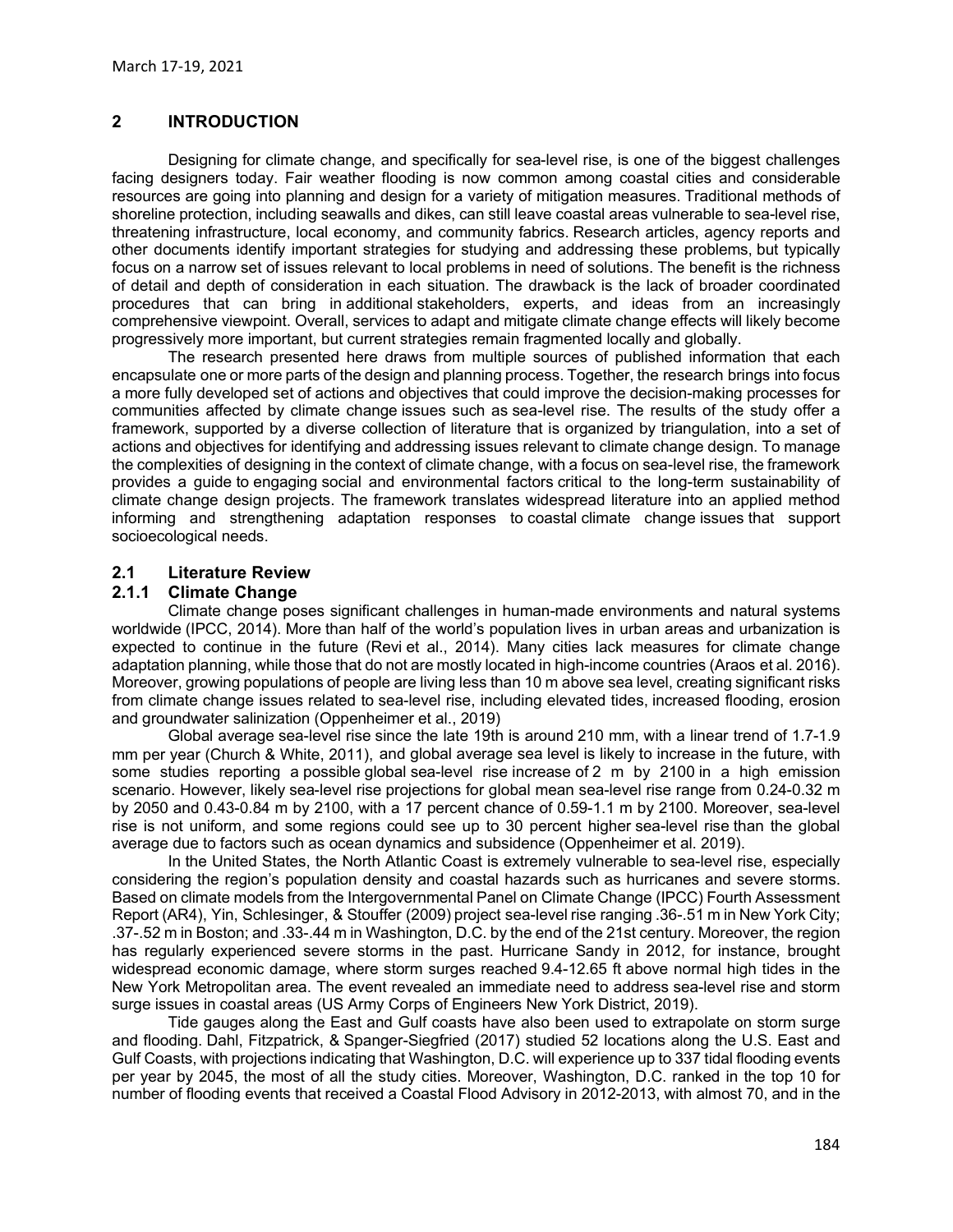top three for average tidal flood events between 2001-2015. The National Capital Region is susceptible to multiple flooding risks, including riverine, coastal, and interior flooding. Tidal flooding and storm surge, which can be caused by hurricanes, have the potential to produce extremely high water when occurring at high tide in the Washington, D.C. (National Capital Planning Commission, 2018). In fact, Washington, D.C. has around a 50 percent chance of experiencing a record-breaking flood by 2040. For a 100-yr flood, this would be 11 ft above the high tide line. For comparison, previous high floods were 7.9 ft in 1942 during torrential rains; 7.4 ft in 1936 due to storm water; and 7.1 ft in 2003 during Hurricane Isabel. Under the highest sea-level rise scenarios, floods exceeding these records would become annual events by 2080- 2100 (Strauss et al., 2014).

Furthermore, the National Capital Region is estimated to have the highest rate of sea level change in the National Park System by 2100, with an average of 0.8 m sea-level rise. U.S. national parks are important in preserving cultural and natural resources. Yet, with more than one quarter of lands managed by the National Park Service falling on ocean coastlines, many National Parks are vulnerable to the effects of climate change, especially issues resulting from sea-level rise (Caffrey, Beavers, & Hoffman, 2018). Peek and Beavers (2015) estimate that with 1 m of sea-level rise, over \$40 billion of National Park assets will be at risk. For the National Mall in Washington, D.C. the effects of sea-level rise alone may not cause significant damage, but in combination with storm surge, the area could face serious issues (Caffrey, Beavers, & Hoffman, 2018). Economic costs of 0.1 m and 5 m of sea-level rise for Washington, D.C. stand at approximately \$2 billion and \$24.6 billion, respectively (Ayyub, Braileanu, and Qureshi, 2012), while sealevel rise threatens \$4.6 billion in property value less than 6 ft above the high tide line, with the amount increasing to \$9 billion at 10 ft above high tide level (Strauss et al., 2014). The Washington, D.C. tide gauge 8594900, which is located near the Tidal Basin in the Washington Channel, has experienced an annual mean change of 3.09 mm from 1959-2008, with the area projected to experience 0.33m by 2050. (Tebaldi, Strauss, & Zervas, 2012). In 2019, the National Trust for Historic Preservation named the National Mall Tidal Basin as one of America's most endangered historic places, largely due to flooding issues. The Tidal Basin experiences regular flooding during high tide, creating accessibility issues and possibly adverse effects on the Tidal Basin Cherry Trees, which attract 1.5 million visitors during the National Cherry Bloom Festival. Similarly, in nearby Annapolis, Maryland, Hino et al. (2019) found that visitation numbers to historic downtown Annapolis are likely to drop by 37,506 visits, or approximately 24%, during high tide flooding with 1 ft of sea-level rise.

#### 2.1.2 Nature-based Solutions

A number of protective design solutions based on natural systems have been proposed to combat the effects of sea-level rise, including seawalls, floodwalls, tide gates, levees and surge barriers. However, many of these options require ongoing upkeep, may not be cost-effective, create ecological problems, and fail to offer long-term solutions (Hirschfeld & Hill, 2017). Hinkel et al. (2014) estimate the cost of maintenance and upkeep of dikes managing coastal flooding range \$12-31 billion in a low emissions scenario and \$27-71 billion in a high emissions scenario by 2100. Moreover, adaptation requires directed, long-term solutions. In the Gulf of St. Lawrence in Canada, Jolicoeur and O'Carroll (2007) observed how ad hoc adaptation strategies alongside coastal roads, including seawalls and riprap, contributed to the loss of coastal habitat and, ultimately, additional coastal armoring.

Alternatively, nature-based design and ecosystem-based adaptation is receiving increasing attention as a strategy for adapting to sea-level rise, storm surge, and flood risks (Oppenheimer, 2019; Bridges et al. 2018). In New York City, for instance, wetland and dune restoration have been suggested as methods of shoreline protection (Rosenzweig et al., 2011). Nature-based design incorporates natural features that improve coastal protection (Pontee et al., 2016). For instance, coral reefs and salt marshes can reduce wave height up to 70 and 72 percent, respectively (Narayan et al., 2016). Tidal wetlands can even offer a level of coastline protective capacity against storm surge during hurricanes, with larger wetlands providing increased protection from flooding damage and storm surge (Highfield, Brody, & Shepard, 2018). Related to Hurricane Sandy, wetlands were found to protect against \$625 million in direct flood damages from North Carolina to Maine (Narayan et al., 2017). Coastal wetlands have been shown to provide additional benefits such as providing erosion control, sequestrating carbon, and maintaining fisheries (Barbier et al., 2011). Moreover, nature-based solutions can often be more cost-effective than traditional infrastructure solutions. Salt marshes and mangroves were shown to be 2-5 times cheaper than a submerged breakwater for waves up to 0.5 m, and the habitats become more effective than breakwaters at increasing depth (Narayan et al. 2016). In addition, Hirschfeld and Hill (2017) observed that a shift from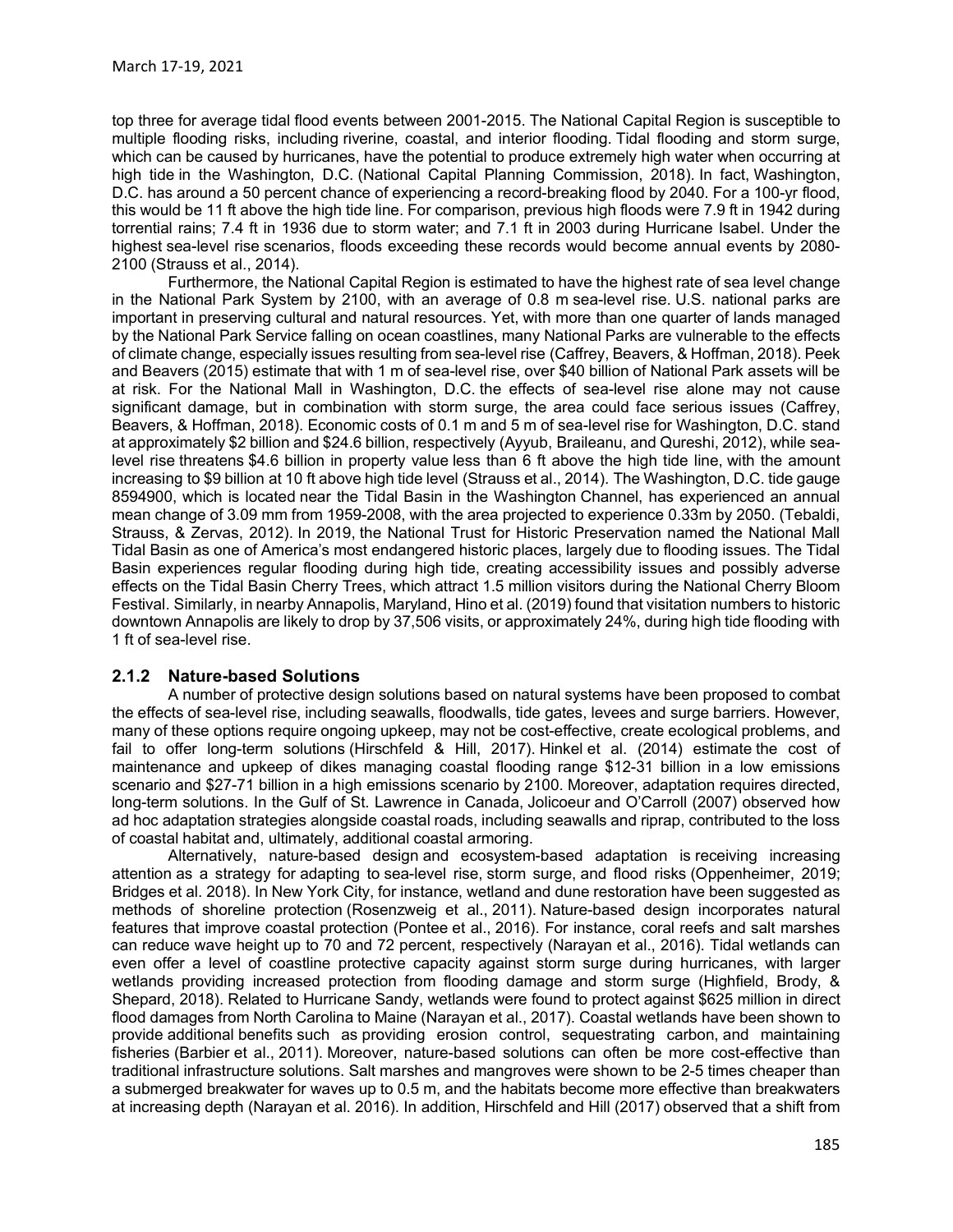using walls to protect vulnerable coastlines to earthen systems reduces the cost of adaptation to coastal flooding.

## 2.1.3 Implementation Examples

SCAPE Landscape Architecture's Living Breakwaters project in New York City provides an example of integrating nature-based design. The design incorporates breakwaters off of Staten Island to help absorb wave energy and reduce coastal flooding, while also making habitat for fish, oysters, and other species. In China, Turenscape's Sanya Mangrove Park works to restore damaged habitat and the protect coastline against storm surge. And in response to flooding and projected sea-level rise, the National Mall Ideas Lab in Washington, D.C. has identified five landscape architecture firms—DLANDstudio, GGN, Hood Design Studio, James Corner Field Operations, and Reed Hilderbrand—to imagine a redesign of the threatened Tidal Basin (National Trust for Historic Preservation, 2019).

A nature-based design approach opens a route for weaving scientific experiment into the design process, complimenting the "designed experiment" method proposed by Felson and Pickett (2005). With an ecological base, design can offer a route for collecting quality ecological data in urban settings. Furthermore, designed experiments encourage partnerships among urban designers, landscape architects, and architects that enables ecologists and researchers to weave experiments into the urban setting. Similarly, Ahern et al. (2014) propose an adaptive urban planning approach that includes "safe-to-fail" designs, which enable pilot testing of innovative, experimental design solutions in small spatial extents and low risk contexts. The approach offers an opportunity to further integrate design and science, and a method for incorporating ecosystem services into the planning and design process. Mutually beneficial for designers, planners, and researchers, such collaborative efforts work to integrate design into science. Nassauer and Opdam (2008) argue that design can be a vehicle used by scientists and practitioners to include scientific knowledge in the decision-making process related to landscape change, contending that through transdisciplinary collaboration, scientists and practitioners of many fields enhance landscape science and knowledge. Therefore, design can act as common ground between researchers and professionals, connecting science and society by informing the design process and bolstering the outcomes of landscape projects.

## 3 RESEARCH OBJECTIVES

The primary purpose of this research is to review journal articles, agency reports, and other written documents addressing design and planning concerns related to climate change, particularly sea-level rise, and identify a common set of procedures across professions. The study aims to develop an iterative methods framework based on triangulation of relevant literature sources. The goal of the framework is to pull together diverse thinking on the topic of design for sea-level rise into a comprehensive, organized reference source for designers, planners, researchers, community organizers, and stakeholders. The research-based framework informs and formulate a set of pre- and post-evaluation guidelines that provide recommendations for directing decisions throughout the design process, and later, to evaluate the success of a design.

Furthermore, the project seeks to present a process integrating science and design, and aspires to further connect research and design throughout the design process in a manner that is informative to future design projects addressing issues of climate change. Although the iterative methods framework was developed to address issues of sea-level rise in an urban land area managed by the National Park Service, the study aims to be widely applicable to other study sites by furthering dialogue on the applicability of nature-based design for climate change and by contributing to management approaches in preserving natural and cultural resources at risk from climate change issues.

## 4 METHODS

To accomplish these goals, the study pulls on literature from interdisciplinary fields and studies addressing climate change to form a framework meant to guide design related to sea-level rise and storm surge. A search for journal articles, agency reports and other documentation on design for sea-level rise was conducted using large online journal databases, such as Science Direct and U.S. Department of the Interior Integrated Resource Management Applications data repository. Search terms broadly fell into topic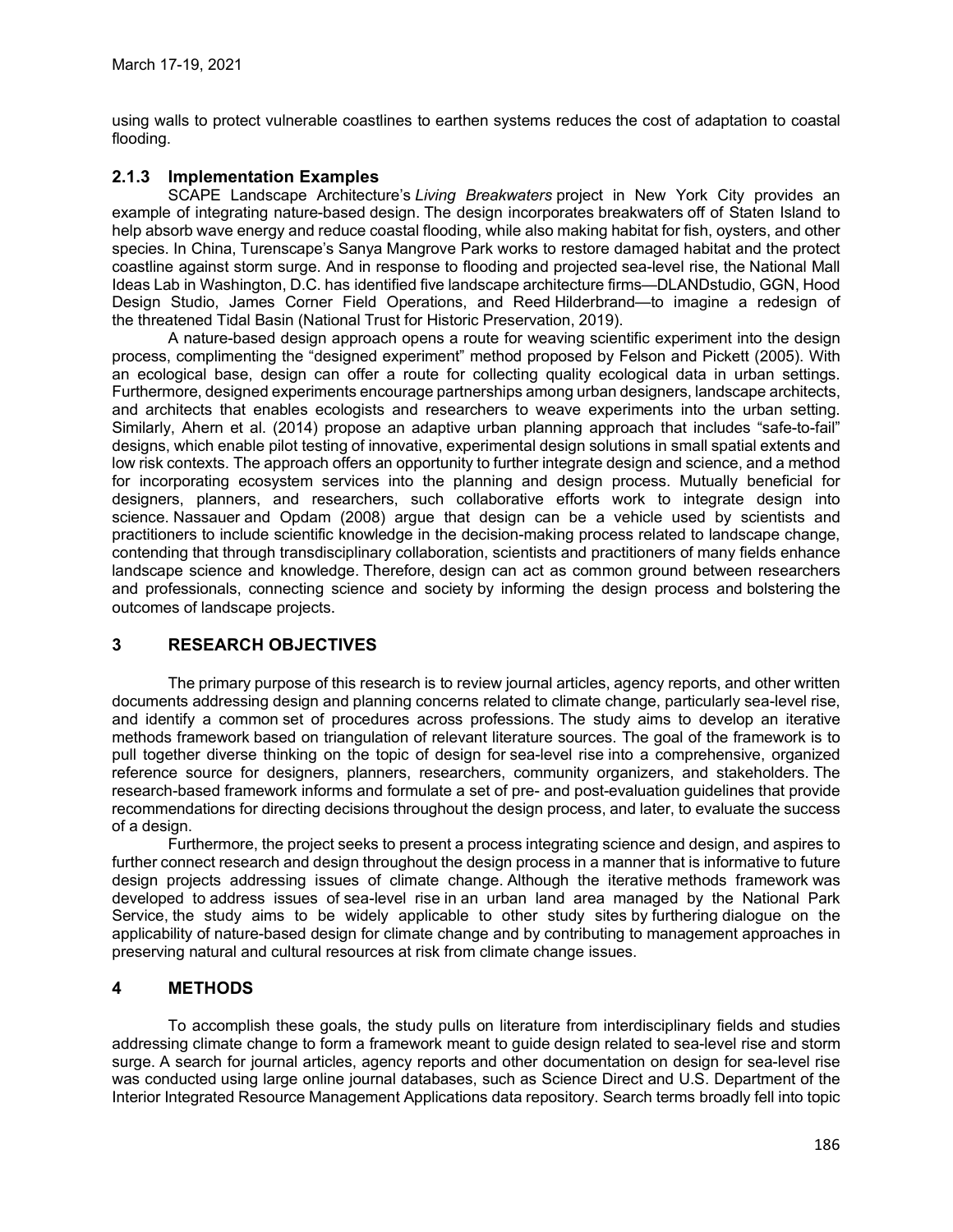categories of climate change, nature and ecosystem-based design, parks and places, and communication. For instance, 'nature-based design,' 'coastal resilience,' 'coastal planning,' 'sea-level rise,' 'storm surge,'<br>'flooding,' and 'national parks' were among the search terms. Supporting literature was identified from March 17-19, 2021<br>
categories of climate change, nature and ecosystem-based design, parks and places, and communication.<br>
For instance, 'nature-based design,' 'coastal resilience,' 'coastal planning,' 'sea-level rise,' 'st March 17-19, 2021<br>categories of climate change, nature and ecosystem-based design, parks and places, and communication.<br>For instance, 'nature-based design,' 'coastal resilience,' 'coastal planning,' 'sea-level rise,' 'stor March 17-19, 2021<br>categories of climate change, nature and ecosystem-based design, parks and places, and communication.<br>For instance, 'nature-based design, 'coosatle resilience,' 'coosatle planning,' 'sea-level rise,' stor March 17-19, 2021<br>
categories of climate change, nature and ecosystem-based design, parks and places, and communication.<br>
For instance, 'nature-based design,' 'coastal resilience,' 'coastal planning,' 'sea-level rise,' 'st used to determine how strongly the literature supported the categories of action and engagement identified in the documents reviewed. March 17-19, 2021<br>categories of climate change, nature and ecosystem-based design, parks and places, and communication.<br>For instance, 'nature-based design,' 'coastal resilience,' 'coastal planning,' 'sea-level rise, 'storm

The iterative methods framework was formed in the context of addressing design for sea-level rise<br>using nature-based design solutions in Washington, D.C., an urban area where much of the parkland is March 17-19, 2021<br>categories of climate change, nature and ecosystem-based design, parks and places, and communication.<br>For instance, inture-based design, 'coastal resilience, 'coastal planning,' 'sea-level rise, ' storm s developed and informed by considering social and environment dimensions—e.g., human activities, bathymetric and hydrological characteristics, and topographic features—specific to the study site at East March 17-19, 2021<br>
categories of climate-based as design, park and places, and communication.<br>
For instance, 'nature-based design, 'coastal resistince; 'coastal planing, 'sea-twell refine<br>
"flooding,' and 'national parks' March 17-19, 2021<br>
categories of climate change, nature and ecosystem-based design, parks and places, and communication.<br>
Fitoching, and "nature-based design,"coastal resillence, "coastal planning, "sea-level rise", "stom March 17-19, 2021<br>
categories of climate change, nature and ecosystem-based design, parks and places, and communication.<br>
For instance, "nature-based design," coastal resilience," coastal planning," sea-tevel rise, "storm



journal articles (JA), National Park Service reports (NPS), and documents from other institutions (O) such as government or non-profit entities. Research broadly fell into topic categories of climate change, nature and ecosystem-based design, parks and places, and communication. The framework text is based on a Figure 1. Examples of studies related to sea-level is effort East Potomac Park, Washington, D.C. East Potomac Park (left) encompasses four hurricane evacuation study zones (center), while the southern point is below 6 ft o For brevity, the framework includes 15 examples from the identified literature (JA, NPS, O; Table 1). The supportion of the supportion of the supportion of the supportion of the supportion of the supportion of the supportion and the supportion of the table were supportion of the table were selected for relevance, the s Figure 1. Examples of studies related to sea-level rise for East Potomac Park, Washington, D.C. East Potomac Park (left) encompasses four hurricane evacuation study zones (center), while the southern point is below 6 ft of literature approachable to more than a single audience. Although the remaining articles were critical to the Framework (Table 2), the framework (Table 2), providing the framework (Table 2), and the framework (Table 2), the framework (Table 2), the framework (Table 2), the framework (Table 2), the framework (Table 2), the framewor authors felt the 15 chosen best encompassed the framework content and provided the most opportunity for Figure 1. Examples of studies related to sea-level for East Potomac Park,<br>Washington, D.C. East Potomac Park (left) encompasses four hurricane evacuation<br>study zones (centre), while the southern point is below 6 ft of elev literature, the memorial of the memorial of the study.<br> **Literature, the memorial of the southern point is below 6 ft of elevation (right), making it vulnerable to sea level rise.**<br> **A.1.1 Framework Development**<br> **A.1.1 Fr** framework method, the main result of the study.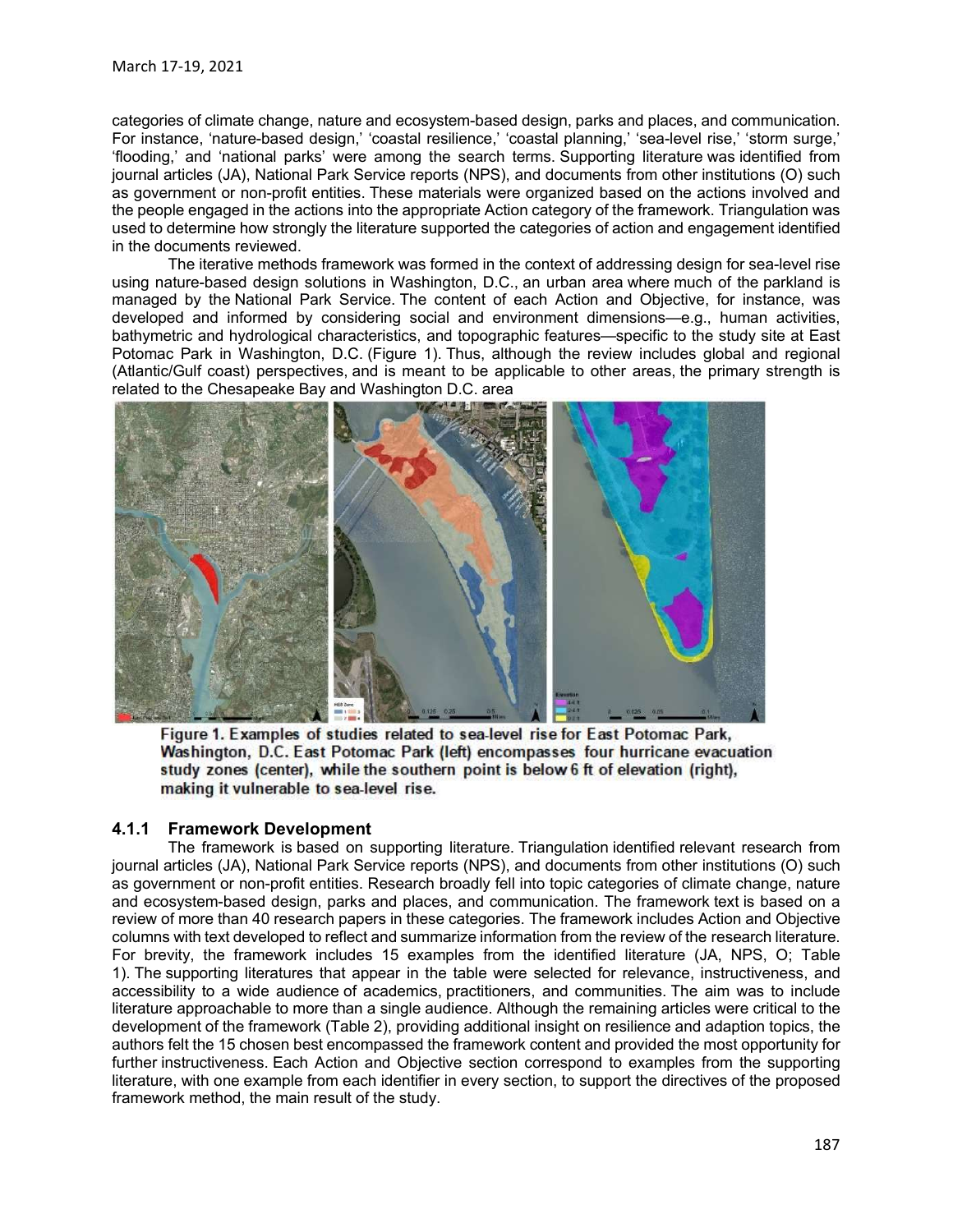| Table 1. The iterative methods framework identifying actions, objectives, and triangulated |                                                                                                |                                                                                                   |            |  |
|--------------------------------------------------------------------------------------------|------------------------------------------------------------------------------------------------|---------------------------------------------------------------------------------------------------|------------|--|
| Action                                                                                     | supporting literature (JA: journal article; NPS: National Park Service; O: Other)<br>Objective | <b>Supporting Literature</b>                                                                      | Type       |  |
|                                                                                            |                                                                                                |                                                                                                   |            |  |
| Explore                                                                                    | Identify the Issue<br>and Key Players                                                          | *Sources grouped for relevance to<br>the Action, and are not linked to a<br>single directive only |            |  |
| Study site history and<br>context                                                          | Locate natural and cultural<br>resources                                                       | High-tide flooding disrupts local<br>economic activity                                            |            |  |
| Determine users and<br>community relationship                                              | Connect decision-makers and<br>information users                                               | Hino, M. et al. (2019)<br><b>Coastal Adaptation Strategies</b>                                    | JA         |  |
| Consider opportunity for<br>innovative and creative<br>solutions                           | Collaborate to define the issue Handbook                                                       | Beavers, R. et al. (2016)                                                                         | <b>NPS</b> |  |
| <b>Engage social scientists</b><br>and stakeholders                                        | Ex: Social media postings for<br>site use                                                      | Designing With Water: Creative<br>Solutions From Around The Globe<br>Aiken, C. et al. (2014)      | $\circ$    |  |
| Acclimate                                                                                  | <b>Define Socioecological Factors</b>                                                          |                                                                                                   |            |  |
|                                                                                            | Identify vulnerable experiences                                                                |                                                                                                   |            |  |
| Assess vulnerability to<br>climate change                                                  | and ecosystems                                                                                 | Nature-based solutions: Lessons<br>from around the world<br>Pontee, N. et al. (2016)              | <b>JA</b>  |  |
| Specify adaptation and<br>resilience strategies                                            | Determine habitat type of<br>nature-based design                                               | <b>Climate Change Response Strategy</b><br>National Park Service (2010)                           |            |  |
| Evaluate appropriate<br>nature-based designs and                                           | Balance user needs, coastal<br>services, and design solution                                   | When Rising Seas Hit Home<br>Spanger-Siegfried, E. et al. (2017)                                  | <b>NPS</b> |  |
| ecosystem services                                                                         |                                                                                                |                                                                                                   |            |  |
| Engage ecosystem<br>scientists and allied<br>researchers                                   | Ex: Mapping and projections to<br>study site                                                   |                                                                                                   | $\circ$    |  |
| Plan & Design                                                                              | Implement Adaption, Mitigation,<br>and Resilience                                              |                                                                                                   |            |  |
|                                                                                            | Integrate culture and nature Design solutions that provide<br>multiple socio-eco benefits      | The shore is wider than the beach:<br>Ecological planning solutions to sea JA                     |            |  |
| Consider time horizons and<br>scenarios                                                    | Use scenario planning and<br>phasing for uncertain futures                                     | level rise for the Jersey Shore, USA<br>Burger, J. et al. (2017)                                  |            |  |
| Strengthen preparedness,<br>adaptation, and resilience                                     | Encourage local and regional<br>preparedness and adaptation                                    | Climate change scenario planning:<br>A tool for managing parks into<br>uncertain futures          |            |  |
| Engage planners and<br>designers                                                           | Ex: Plan two alternative futures                                                               | Weeks, D. et al. (2011)                                                                           | <b>NPS</b> |  |

## Table 1. The iterative methods framework identifying actions, objectives, and triangulated supporting literature (JA: journal article; NPS: National Park Service; O: Other)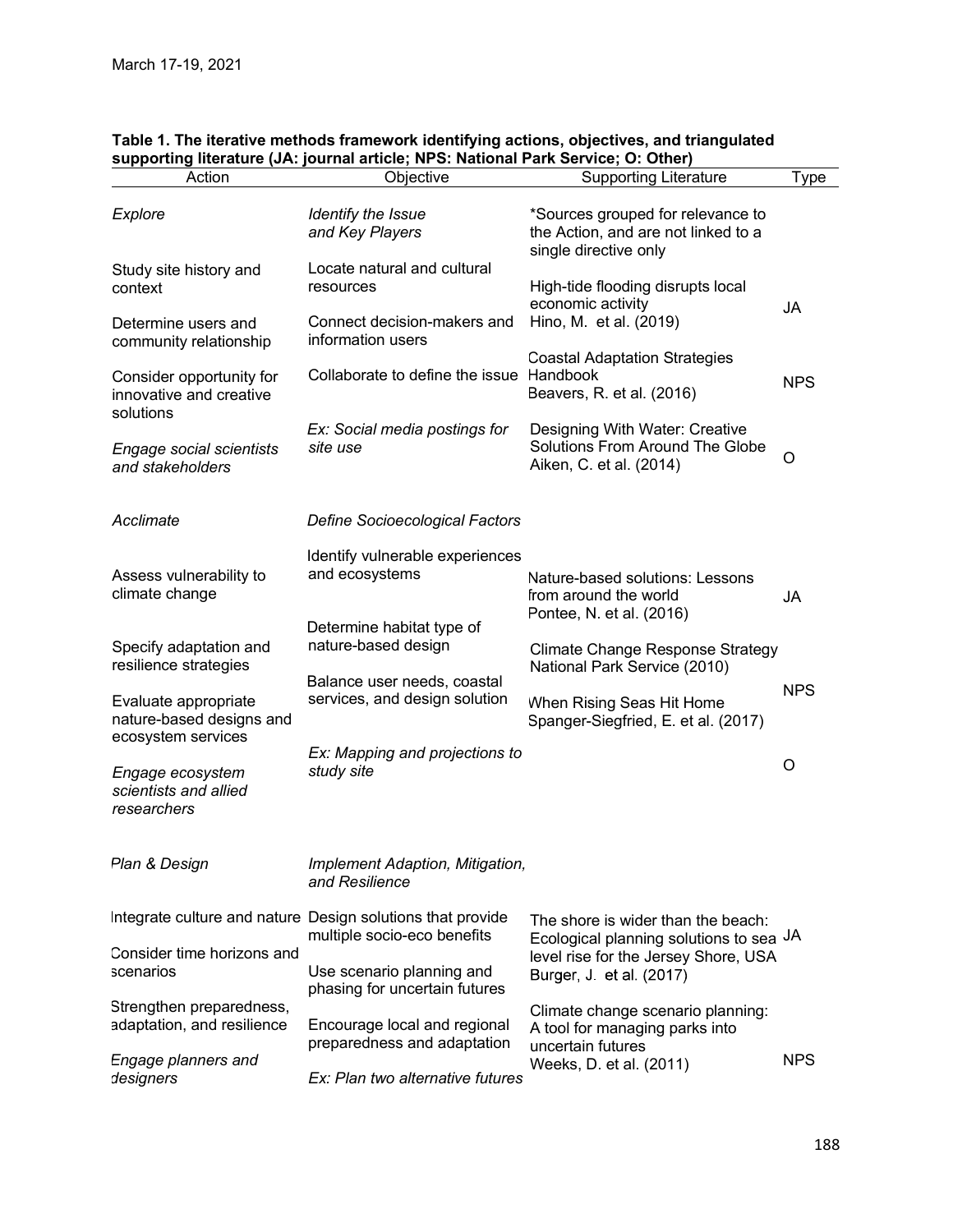| March 17-19, 2021                                     |                                                                        |                                                                                                                                                            |            |
|-------------------------------------------------------|------------------------------------------------------------------------|------------------------------------------------------------------------------------------------------------------------------------------------------------|------------|
|                                                       |                                                                        | <b>Engineering with Nature</b><br>Bridges, T.S. et al. (2018)                                                                                              | O          |
| Communicate                                           | Promote Dialogue and Idea-<br>sharing                                  |                                                                                                                                                            |            |
| Bring attention to place<br>identity and meaning      | sense of place                                                         | Advance the local context and a <sub>Climate change impacts in Missouri</sub><br>State Parks: Perceptions from                                             | JA         |
| Provide educational and<br>engagement opportunities   | Use<br>site to demonstrate climate<br>change                           | engaged park users<br>Groshong, L. et al. (2018)                                                                                                           |            |
| Encourage curiosity and<br>discussion                 | Develop public dialogue<br>between science and design                  | Using social science in National Park<br>Service climate communications: A<br>case study in the National Capital<br>Region                                 | <b>NPS</b> |
| Engage communicators and<br>end users                 | Ex: Past and present<br>photographs for context                        | Campbell, E. (2020)<br><b>Climate Change Communication</b><br>Campaign Planning: Using Audience<br>Research to Inform Design<br>Thompson, J. et al. (2013) | O          |
| Monitor                                               | <b>Study Design Outcome</b>                                            |                                                                                                                                                            |            |
| post site performance for<br>long-term sustainability | Research and evaluate pre- Identify relevant metrics and<br>indicators | Designed experiments: new<br>approaches to studying urban<br>ecosystems<br>Felson, A.J. & Pickett, S. (2005)                                               | JA         |
| Make findings accessible<br>and instructive           | Examine design contribution to<br>cultural and ecological goals        | <b>Coastal Adaptation Strategies: Case</b><br><b>Studies</b><br>Schupp, C.A. et al. (2015)                                                                 | <b>NPS</b> |
| Connect research and<br>practice                      | Create a practice-science<br>feedback loop                             | Site Commissioning White Paper<br><b>U.S. General Services</b>                                                                                             | O          |
| Engage all relevant parties                           | Ex: Baseline and outcome data Administration (2017)<br>for comparison  |                                                                                                                                                            |            |

189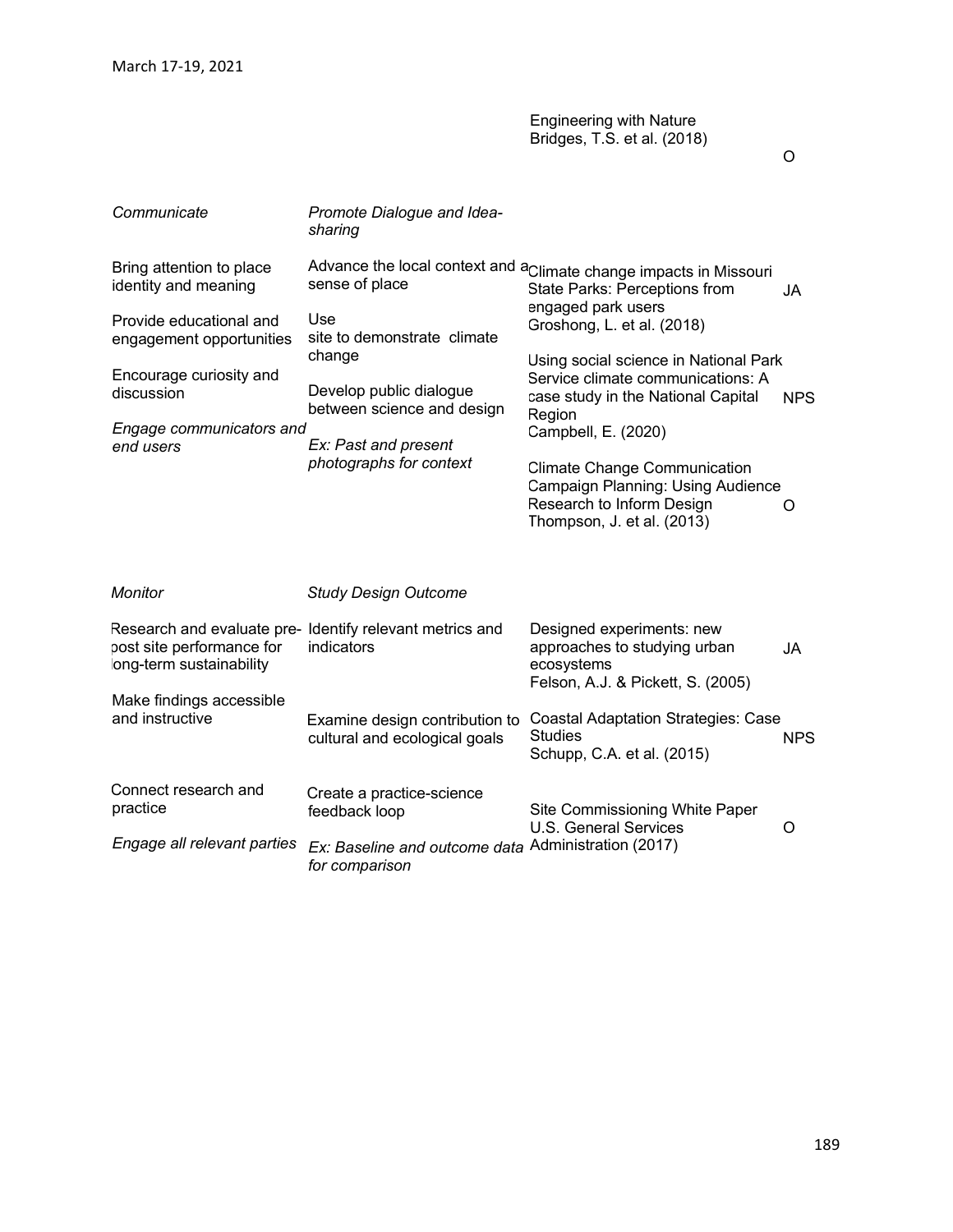# Table 2: Additional Supporting Literature Informing Iterative Methods Framework

| March 17-19, 2021                                            |                                                                                                                                                                 |
|--------------------------------------------------------------|-----------------------------------------------------------------------------------------------------------------------------------------------------------------|
|                                                              |                                                                                                                                                                 |
|                                                              |                                                                                                                                                                 |
| Authors                                                      | Table 2: Additional Supporting Literature Informing Iterative Methods Framework<br>Title                                                                        |
|                                                              |                                                                                                                                                                 |
| Ahern, J. et al. (2014)                                      | Journal Article (JA)<br>The concept of ecosystem services in adaptive urban planning and<br>design: A framework for supporting innovation                       |
| Brown, S et al. (2014)<br>Campbell, L. et al. (2016)         | Shifting perspectives on coastal impacts and adaptation<br>A social assessment of urban parkland: Analyzing park use and meaning                                |
| Frantzeskaki, N. et al. (2019)                               | to inform management and resilience planning<br>Nature-Based Solutions for Urban Climate Change Adaptation: Linking                                             |
|                                                              | Science, Policy, and Practice Communities for Evidence-Based<br>Decision-Making                                                                                 |
| Hinkel, J. et al. (2014)                                     | Coastal flood damage and adaptation costs under 21st century sea-level<br>rise                                                                                  |
| Hino, M. et al. (2017)                                       | Managed retreat as a response to natural hazard risk                                                                                                            |
| Hurlimann et al. (2014).<br>Jarrat, D. et al. (2019)         | Urban planning and sustainable adaptation to sea-level rise<br>Planning for climate change impacts: coastal tourism destination                                 |
| Kirsehn, P. et al. (2008)                                    | resilience policies<br>Climate change and coastal flooding in Metro Boston: impacts and<br>adaptation strategies                                                |
| Le Cozannet, G. et al. (2017)<br>Mitchell, M. et al. (2019)  | Sea Level Change and Coastal Climate Services: The Way Forward<br>Embracing dynamic design for climate-resilient living shorelines                              |
| Monahan, W. et al. (2014).                                   | <b>Climate Change Response Strategy</b><br>Climate Exposure of US National Parks in a New Era of Change                                                         |
| Molinaroli, E. et al. (2019)                                 | Do the Adaptations of Venice and Miami to Sea Level Rise Offer<br>Lessons for Other Vulnerable Coastal Cities?                                                  |
| Nassauer, J. et al. (2008)<br>Narayan, S. et al. (2016)      | Design in science: extending the landscape ecology paradigm<br>The Effectiveness, Costs and Coastal Protection Benefits of Natural and<br>Nature-Based Defences |
| Rosenzweig, C. et al. (2011)                                 | Developing coastal adaptation to climate change in the New York City<br>infrastructure-shed: process, approach, tools, and strategies                           |
| Siders, A.R. et al. (2019)                                   | The case for strategic and managed climate retreat                                                                                                              |
| Spalding, M. et al. (2014)<br>Van Dolah, E. et al. (2020)    | Coastal Ecosystems: A critical element of risk reduction<br>Marsh Migration, Climate Change, and Coastal Resilience: Human                                      |
| Van Wesenbeeck, B. et al.                                    | Dimensions Considerations for a Fair Path Forward<br>Coastal and riverine ecosystems as adaptive flood defenses under a                                         |
| (2016)                                                       | changing climate                                                                                                                                                |
| Woodruff, S. et al. (2018)                                   | Fighting the inevitable: infrastructure investment and coastal community<br>adaptation to sea level rise<br><b>National Park Service (NPS)</b>                  |
| National Park Service (2010)                                 | Inventory of Coastal Engineering Projects in Coastal National Parks                                                                                             |
| National Park Service (2010)                                 | <b>Climate Change Response Strategy</b>                                                                                                                         |
| National Park Service (2014)<br>National Park Service (2015) | Dyke Marsh Wetland<br>Adapting To Climate Change in Coastal Parks                                                                                               |
|                                                              | Estimating the Exposure of Park Assets to 1 m of Sea-Level Rise                                                                                                 |
| National Park Service (2018)                                 | Sea Level Rise and Storm Surge Projections for the National Park<br>Service                                                                                     |
| <b>National Capital Planning</b><br>Commission (2018)        | Other $(O)$<br>Flood Risk Management Planning Resources for Washington, DC                                                                                      |
| NOAA. (2017)                                                 | Global And Regional Sea Level Rise Scenarios For The United States                                                                                              |
| Strauss, B. et al. (2014)                                    | Washington, D.C. and the Surging Sea: A vulnerability assessment with<br>projections for sea level rise and coastal flood risk                                  |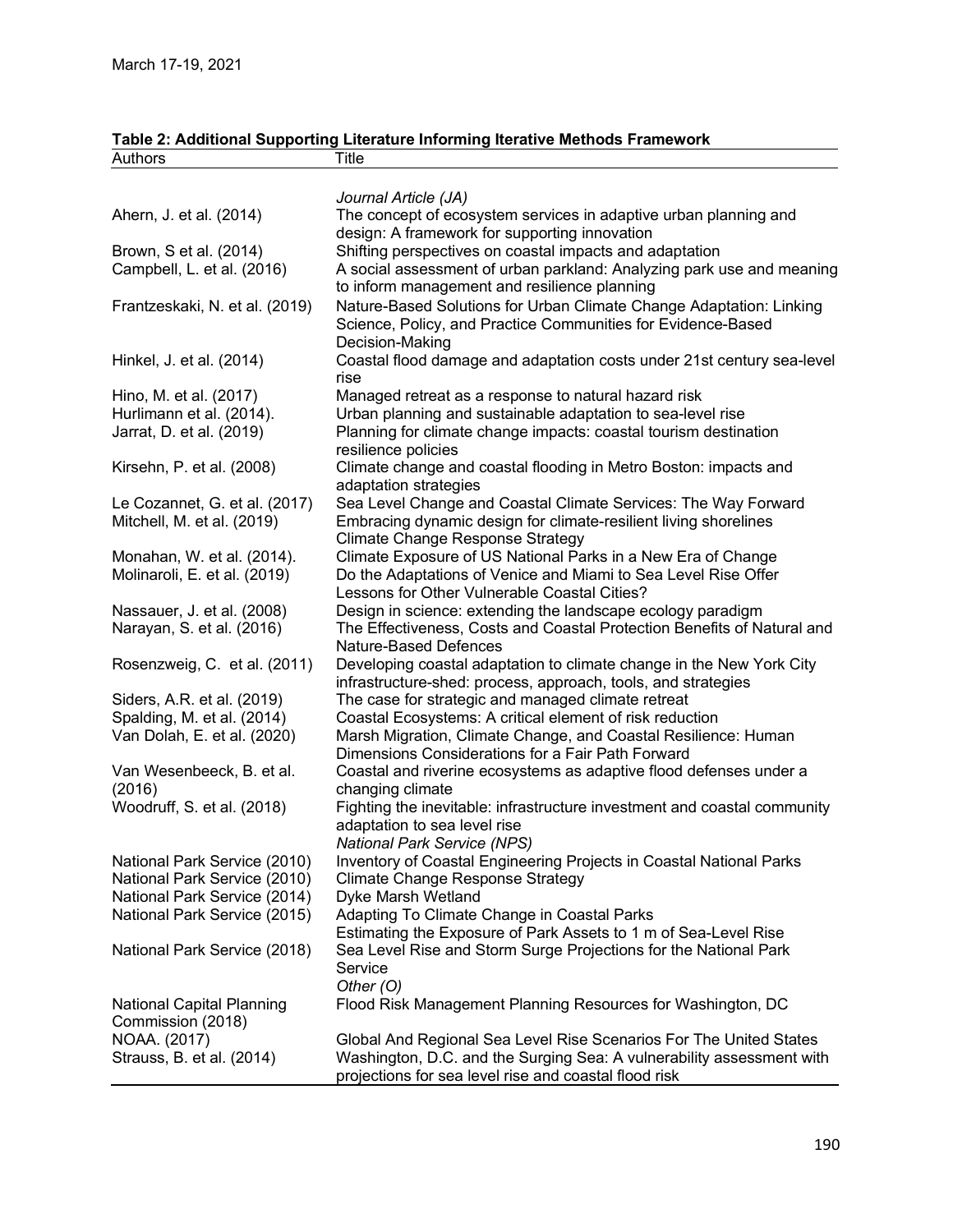March 17-19, 2021<br> **RESULTS**<br>
An iterative methods framework (Table 1) is developed to inform and guid<br>
coastal resiliency. The framework is populated with an Action and Objective colum<br>
literature from three different sou 7-19, 2021<br>
RESULTS<br>
An iterative methods framework (Table 1) is developed to inform and guide a design process for<br>
resiliency. The framework is populated with an Action and Objective column supported by relevant<br>
Action March 17-19, 2021<br> **COCAST AND ENTIGENT AND ENTIGENT AND ACT AND ACT AND ACT AND ACT AND ACT AND ACT AND ACT AND ACT AND ACT AND ACT AND ACT AND ACT AND ACT AND ACT AND ACT AND ACT AND A CHEVANT AND ACT AND A Design, Commu** March 17-19, 2021<br> **RESULTS**<br>
An iterative methods framework (Table 1) is developed to inform and guide a design process for<br>
coastal resiliency. The framework is populated with an Action column is organized by the followi March 17-19, 2021<br>
S<br> **EXPLORE**<br>
An iterative methods framework (Table 1) is developed to inform and guide a design process for<br>
coastal resiliency. The framework is populated with an Action and Objective column supported and follows through to Monitor. However, the process is iterative and a section can, and should, be revisited March 17-19, 2021<br> **An iterative methods framework (Table 1) is developed to inform and guide a design process<br>
coastal resiliency. The framework is populated with an Action and Objective column supported by releve<br>
litera** 



useful steps in going through the process are included in each section. Continuing the Action "Explore" example, the directive to "study site history and context" is to "locate natural and cultural resources," while example, the directive to context and context is to "study site for example, the directive to the study site of the study site of the study site of the study site of the study site of the study site of the study of the rel The directive to the directive to consider operations and community relationships and community relationships and community relationships are in the community relation of the strategy of the set and the connect device of t **EXAMPLE THE SECULAR CONSIDERATION USER CONSIDERATION**<br> **Example 12. Conceptual layout of the iterative energy of the Consider opportunity for the Consider opportunity for the Consider opportunity for the Consider of the C** THE THIS CONDITION IN THE TRANSPORT CONDUCT THE TRANSPORT CONDUCT THE TRANSPORTED THE TRANSPORTED THE TRANSPORTED THE TRANSPORTED THAN A ACTION IN A ACTION THE SERVER THE SERVER TRANSPORT CONDUCT THE TRANSPORT CONDUCT THE Each Action and The methods framework and a Figure 2. Conceptual layout of the iterative methods framework and energy and policing the relative of the controllation and the process and energy to the process and a given in Example the strength of the concrete example and the CAT and the CAT and the CAT and the CAT and the CAT and the CAT and the CAT and the CAT and the CAT and the CAT and the CAT and the CAT and the CAT and the CAT and the scientists and stakeholders at this stage, while using social media is listed under the Objective column as one potential route in working to achieve the Objective "Identify the issue and key players." **Example 19**<br> **Example 19 AN 8 DESCS**<br> **Examplement CALC CONVERGE CONSUMPLE CONSUMPLE TO A REFORMATION CARE CROPIED TO ACCONSUMPLE THE CROPIED TO ACCONSUMPLE THE CROPIED TO ACCONSUMPLE THE CROPIED TO ACCONSUMPLE THE CONSUM EXERCT THE SURFATE THE SURFATE THE SURFATE THE SURFATE THE SURFATE THE SURFATE THE SURFACT THE SURFACT AND THE SURFACT AND THE SURFACT AND THE SURFACT AND THE SURFACT AND THE SURFACT AND THE SURFACT AND THE SURFACT AND T** CATE FIGURE TRIMENT IS USEN ON THE SUPPORT THE SUPPORT THE SUPPORT THE SUPPORT THE SUPPORT THE SUPPORT THE SUPPORT THE SUPPORT THE SUPPORT THE SUPPORT THE SUPPORT THE SUPPORT THE SUPPORT THE SUPPORT THE SUPPORT THE SUPPORT Columns. Each section contains a directive to address in achieving the related Objective. For instance, the methods framework<br>
Action "Explore" aims to achieve the Objective "dentify the issue and key players." Recommenda The Equipment of the iterative methods framework<br>
Figure 2. Conceptual layout of the iterative<br>
methods framework<br>
Action "Explore" aims to achieve the Objective "dentity" the resulted Objective. For instance, the<br>
Action Action "Explore" aims to achieve the Objective "identify the issue and key players." Recommendations of example, the directive to select in going through the process are included in each section. Continuing the Action "Exp

(JA), National Park Service reports (NPS), and Other (O), lending multi-source support to the directives in information within the literature could overlap in other Action categories. Therefore, the literature associated with each Action category should not be misinterpreted as only contributing a single directive to a single category. However, the literature identified in each category did contribute significantly to the category it is tagged within compared with the other categories. For instructive and organizational purposes, therefore, the authors grouped literature in the most relevant categories. example, the directive to "study site history and context" is to "locate natural and cultural resources," while<br>the directive to "study site history and contentinty relationships" is to "connect decision-makers and<br>thermat the directive to "determine users and "community relationships" is to "connect decision-makers and formation users," and finely the directive to "consider opportunity for innovative and coating between the Action and Objec

Using the Action "Explore" as an example, Hino et al., 2019 (JA), Beavers et al. 2016 (NPS), and Aiken et al. 2014 (O) each contain content that supports the directives in the Action "Explore" column and to "locate natural and cultural resources," with suggestions of engaging social scientists and stakeholders and proposed example of exploring social media for site uses. The process described is followed likewise factors." The directive "specify relevant adaptation and resilience strategies" is to "determine habitat type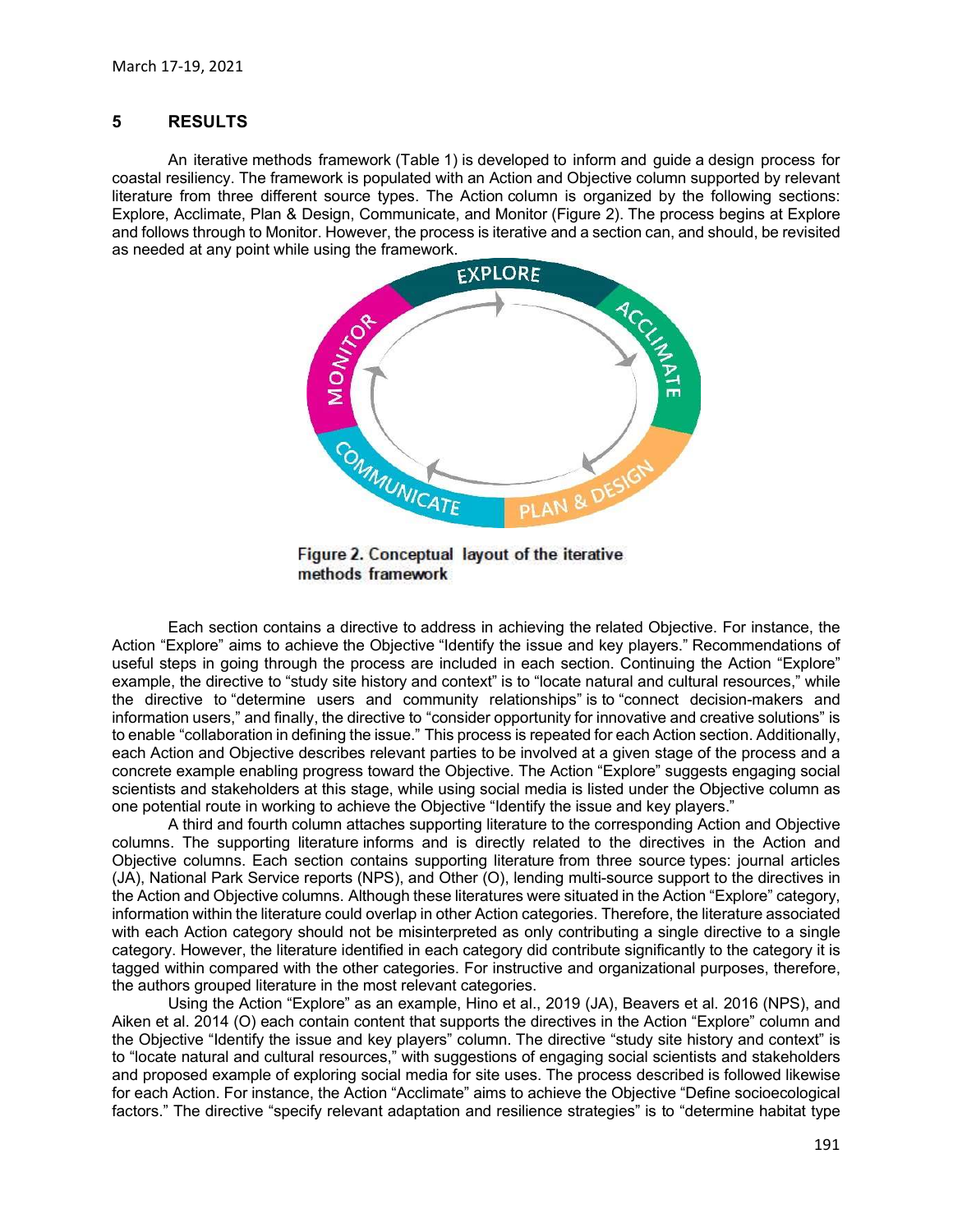of nature-based design," encouraging users to engage ecosystem scientists and allied researchers and consider using mapping and projections for studying the site. Similarly, the Action "Plan & Design" aims to achieve the Objective "Implement adaptation, mitigation, and resilience measures." The directive "strengthen preparedness, adaptation, and resilience" is to "encourage local and regional preparedness and adaptation," with planners and designers engaged at this stage and a potential method of planning alternative futures. The Action "Communicate" aims to achieve the Objective "Promote dialogue and ideasharing." The directive "provide educational and engagement opportunities" is to "present the site as a demonstration of climate change." At this stage, the Action "Communicate" suggests engaging communication professionals and end-users, and recommends using past and present photograph comparisons as one potential example in achieving the Objective "Promote dialogue and idea-sharing." Finally, the Action "Monitor" aims to achieve the Objective "Study design outcome." The directive "connect research and practice" is to "create a practice-science feedback loop." Here, the Action "Monitor" suggests engaging all relevant parties and recommends comparing baseline and outcome data as one potential example in achieving the Objective "Study design outcome." 7-19, 2021<br>
a-based design," encouraging users to engage ecosystem scientists and allied researchers and<br>
the Objective "Implement adaptation, mildgation, and resilience ameasures." The directive<br>
the Depicture Theoretical

framework. The directives capture perspectives from three types of literature largely related to climate change or sea-level rise adaptation, though the JA and O articles in the Action "Monitor" were selected for their instructiveness on integrating science and design. The literature also serves to provide further reading and context for those using the iterative methods framework for climate change design related to sea-level rise.

## 6 CONCLUSIONS

The study presents an iterative methods framework for informing coastal resilience design and planning projects. The framework is constructed in the context of national park land in Washington, D.C., but endeavors to be widely applicable to other coastal areas facing similar issues. The text within the framework reflects interdisciplinary thinking to provide a cohesive method to work from in the design process for sea-level rise issues.

A number of studies address the design process. Many even seek to understand design and planning adaptation strategies specifically in response to or preparation for sea-level rise and coastal change (Kirshen, Knee, & Ruth, 2008; Hurlimann et al. 2014; Burger et al. 2017; Woodruff, BenDor, & Strong, 2018; Molinaroli, Guerzoni, & Suman, 2019). Given the many disciplines involved in addressing sea-level rise issues, however, a comprehensive methods framework attempting to bring together and structure relevant interdisciplinary information might promote an informed, effective, collaborative, and sustainable design and planning process to address climate change issues such as sea-level rise. The iterative methods framework proposed here aspires to differentiate itself from other similar frameworks by focusing on climate-adaptive approaches, specifically for sea-level rise. The content in each Action and Objective provides a pathway to informing and guiding design in the context of coastal resilience, offering steps of when to engage interested parties and examples of strategies useful in adaptation design and planning. Furthermore, the framework includes literature with the potential for additional instruction and inspiration for users of the framework.

Attempting to bridge the gap between science and design, the framework develops a set of Actions and Objectives across diverse disciplines and takes initiative to involve stakeholders before, during, and after design. Engaging and empowering communities is an essential and informative part of the design process, or a project might risk unsuccessful adaptation or create inequity. Therefore, collaborating with communities in the design process, as encouraged by the framework, can inform and strengthen adaptation responses to climate change that support socioecological needs. Each Action pertains to an Objective meant to contribute to strengthening resiliency and sustainability. Ultimately, the framework aspires to improve the decision-making processes for communities affected by climate change issues such as sealevel rise. The iterative methods framework could be useful as a foundational tool and case study for park managers, policy-makers, and communities concerned with sea-level rise and storm surge issues.

However, the framework is meant to act as a guide for design related to climate change, specifically sea-level rise, and it is encouraged to use the framework as a foundation rather than canon. The proposed iterative methods framework is unlikely to be applicable in every instance of climate change design. Moreover, the framework may need to be appropriately adjusted for use on a case specific basis.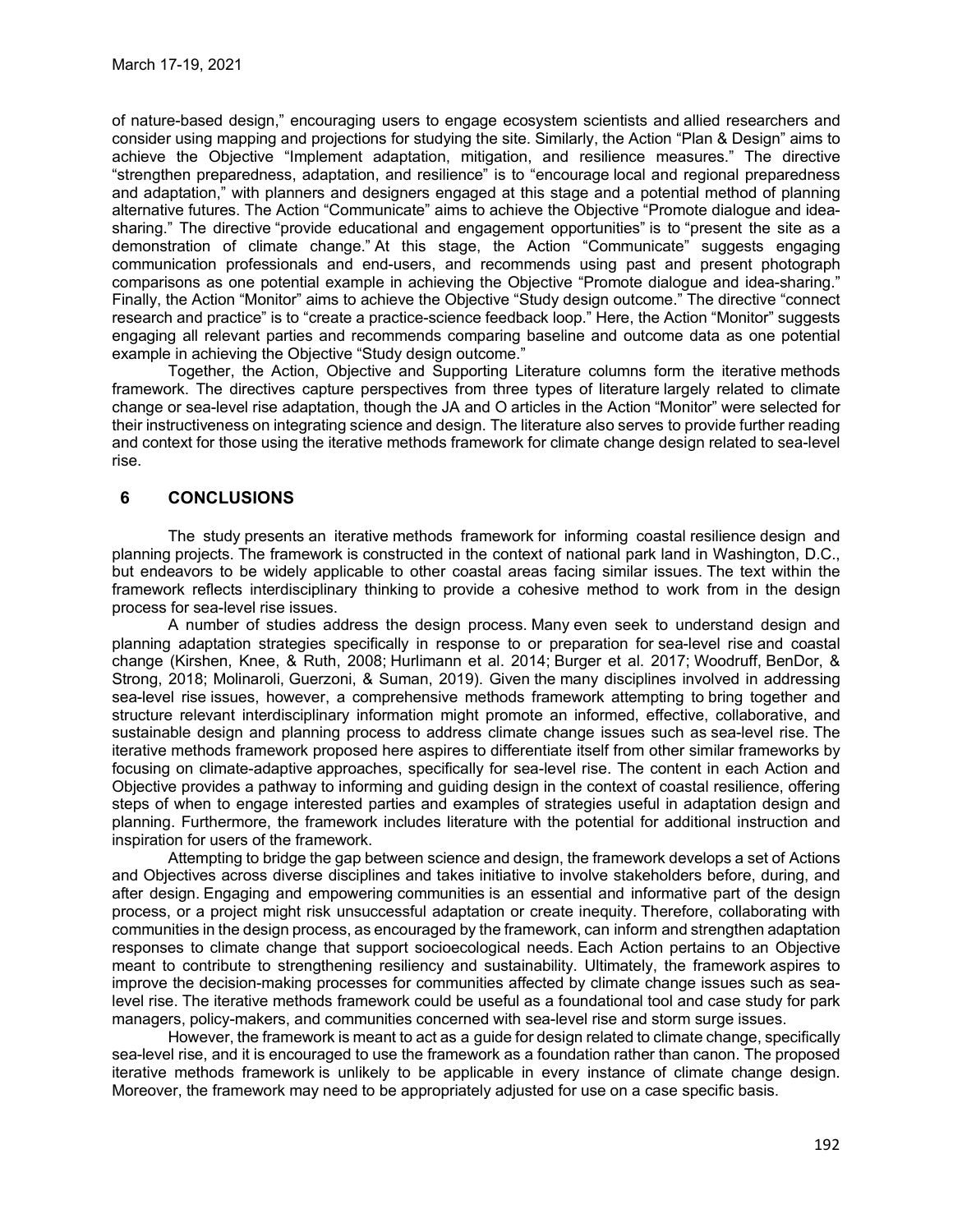Additional limitations of the study include the extent of the literature review the framework is built on. A number of other studies and works could further inform and specify the framework. Literature was selected for its relevance and topic area, but the process was somewhat subjective. The authors hope that the triangulation of multiple sources for each section of the framework alleviates some of the subjectivity involved in the development of the framework, and advocate that users of the framework adopt additional relevant literature as necessary.

Finally, future study should evaluate the effectiveness, fluidity, and transferability of the iterative methods framework in multiple contexts and timescales. Whether the framework has applicability in both urban and rural contexts, for instance, provides an interesting route of future study, as does how well the framework stands up to issues of climate change beyond sea-level rise. The framework's ability to connect multiple nature-based design projects in a shared area into a larger functioning system that provides numerous ecosystem services presents another interesting route of study. Overall, the study is not attempting to promote a single solution for sea-level rise and storm surge issues. But what the authors do hope the iterative methods framework does achieve, is furthering dialogue on design for climate change and offering a way forward in using nature-based design to increase community and ecological resilience in the context of sea-level rise and storm surge. March 17-19, 2021<br>
Additional limitations of the study include the extent of the literature review the number of other studies and works could further inform and specify the framework selected for its relevance and topic a

Unlike previously in history, human centers and coastal areas of interest have not been managed or planned for in an era of rapid sea-level rise and climate change. Large urban centers are likely to be the hotspots needing adaptation and coastal resiliency plans. But other areas of human interest, such as coastal national parks, are also primed to benefit from considering adaptive strategies addressing climate change issues like sea-level rise. Nature-based design offers an innovative and exciting approach in adapting to climate change and may serve as a vehicle for exploring and reinvigorating a research-design feedback loop. Tackling the complexities of sea-level rise, for instance, transcends any single discipline, presenting an opportunity for interdisciplinary collaboration and breaking down communication barriers across disciplines.

The interdisciplinary nature of the content informing the iterative methods framework in this study has implications for coastal resiliency and adaptation efforts, and the study may be useful in designing to buffer against the effects of climate change on the coastal front. The framework provides a step in promoting dialogue on design for climate change and connecting science and design as well as serving as a tool for coastal communities enacting resilience planning measures. Although the future of coastal areas seems tenuous, never has there been such urgency in developing sustainable, resilient, and innovative paths forward to preserving—and reimagining—human connections with coastal zones.

#### 8 REFERENCES

Ahern, J., Cilliers, S., & Niemelä, J. (2014). The concept of ecosystem services in adaptive urban planning and design: A framework for supporting innovation. Landscape and Urban Planning, 125, 254-259.

Aiken, C., Chase, N., Hellendrung, J., & Wormser, J. (2014). Designing With Water: Creative Solutions From Around The Globe. Boston Harbor Association. Retrieved from https://www.bostonharbornow.org/wpcontent/uploads/2017/02/PRT2-Designing-with-Water\_Full.pdf

Araos, M., Berrang-Ford, L., Ford, J., Austin, S.E., Biesbroek, R., & Lesnikowski, A. (2016). Climate change adaptation planning in large cities: A systematic global Assessment. Environmental Science and Policy, 66: 375-382.

Ayyub, B.M., Braileanu, H.G., & Qureshi, N. (2012). "Prediction and Impact of Sea Level Rise on Properties and Infrastructure of Washington, DC. Risk Analysis, 32 (11), 1901-1918.

Barbier, E.B., Hacker, S.D., Kennedy, C., Koch, E.W., Stier, A.C., Silliman, B.R. (2011). The value of Estuarine and coastal ecosystem services. Ecological Monograths, 81(2): 169-193.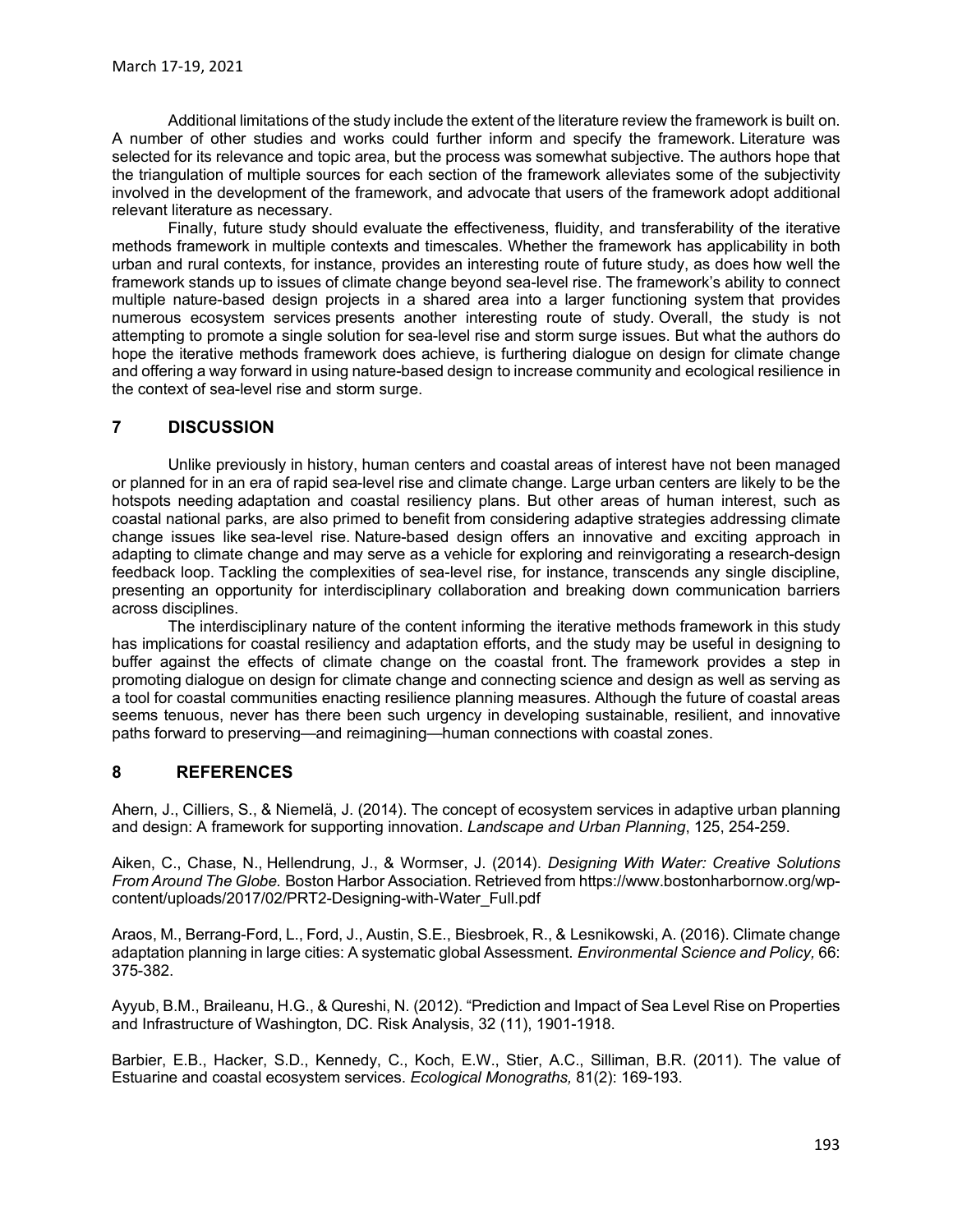Bridges, T. S., Bourne, E.M, King, J.K, Kuzmitski, H.K., Moynihan, E.B., & Suedel, B.C. (2018). Engineering with Nature: An Atlas. Vicksburg, MS: U.S. Army Engineer Research and Development Center.

Brown, S., Nicholls, R., Hanson, S. et al. (2014). Shifting perspectives on coastal impacts and adaptation. Nature Climate Change, 4, 752–755.

Burger, J., O'Neill, K.M., Handel, S.N., Hensold, B., & Ford, G. (2017). The shore is wider than the beach: Ecological planning solutions to sea level rise for the Jersey Shore, USA. Landscape and Urban Planning, 157, 512-522.

Cambpell, E., Patzer, S., Beall, L., Gallagher, A., Maibach, E. (2020). "Using social science in National Park Service climate communications: A case study in the National Capital Region." Parks Stewardship Forum, 36(1), 122-127.

Campbell, L., Svendson, E. Sonti, N. & Johnson, M. (2016). "A social assessment of urban parkland: Analyzing park use and meaning to inform management and resilience planning." *Environmental Science* & Policy, 62, 34-44.

Church, J.A. & White, N.J. (2011). Sea-Level Rise from the Late 19th to the Early 21st Century. Surveys in Geophysics, 32:585–602.

Dahl, K.A., Fitzpatrick, M.F., & Spanger-Siegfried, E. (2017). Sea level rise drives increased tidal flooding frequency at tide gauges along the U.S. East and Gulf Coasts: Projections for 2030 and 2045. *PLoS ONE*, 12(2), e0170949.

Felson, A.J. & Pickett, S. (2005). Designed experiments: new approaches to studying urban ecosystems. Frontiers in Ecology and the Environment, 3(10), 549-556.

Frantzeskaki,N., McPhearson, T., Collier, M., Kendal, D., Bulkeley, H., Dumitru, A.,Walsh, C., Noble, K., van Wyk, E., Ordóñez, C., Oke, C., & Pintér, L. (2019). "Nature-Based Solutions for Urban Climate Change Adaptation: Linking Science, Policy, and Practice Communities for Evidence-Based Decision-Making. BioScience, 69, 455-466.

Groshong, L., Wilhelm Stanis, S., & Morgan, M. (2018). Climate change impacts in Missouri State Parks: Perceptions from engaged park users. Journal of Outdoor Recreation and Tourism, 24, 11-20.

Highfield, W.E., Brody, S.D., & Shepard, C. (2018). The effects of estuarine wetlands on flood losses associated with storm surge. Ocean and Coastal Management, 157, 50-55.

Hinkel, J., Lincke, D., Vafeidis, A.T., Perrette, M., Nicholls, R.J., Tol R., Marzeion, B., Fettweis, X., Ionesu, C., & Levermann, A. (2014). Coastal flood damage and adaptation costs under 21st century sea-level rise. Proceedings of the National Academy of Sciences, 111(9), 3292- 3297.

Hino, M., Field, C., & Mach, K. (2017). "Managed retreat as a response to natural hazard risk." Nature, Climate Change, 7, 364-370.

Hino, M., Belanger, S. T., Field, C. B., Davies, A. R., & Mach, K. J. (2019). High-tide flooding disrupts local economic activity. Science Advances, 5(2), eaau2736.

Hirschfeld, D. & Hill, K.E. (2017). "Choosing a Future Shoreline for the San Francisco Bay: Strategic Coastal Adaptation Insights from Cost Estimation. Journal of Marine Science & Engineering, 5(3), 42.

Hurlimann, A., Barnett, J., Fincher, R., Osbaldiston, N., Mortreux, C., & Graham, S. (2014). Urban planning and sustainable adaptation to sea-level rise." Landscape and Urban Planning, 126, 84-93.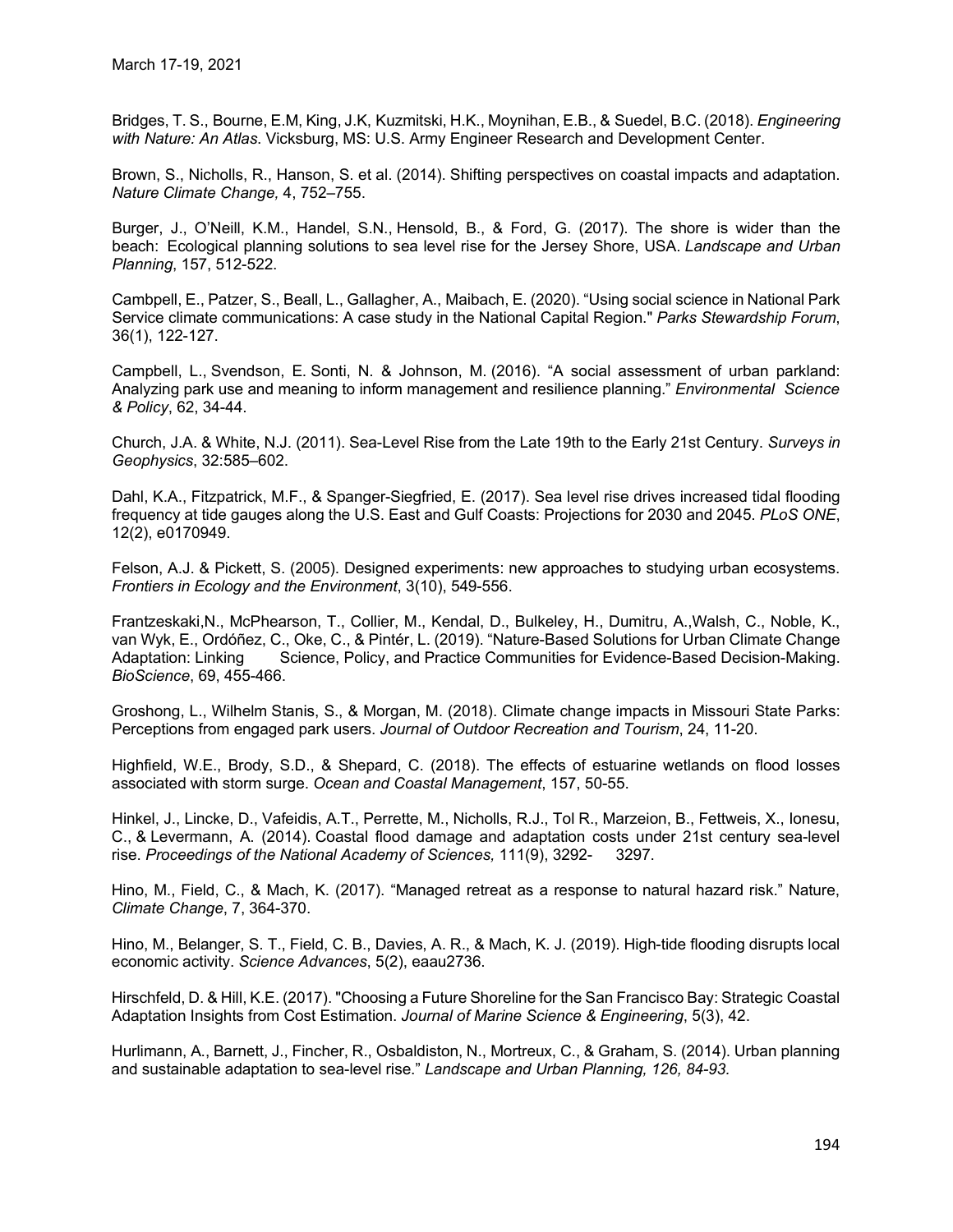IPCC, 2014: Climate Change 2014: Synthesis Report. Contribution of Working Groups I, II and III to the Fifth Assessment Report of the Intergovernmental Panel on Climate Change [Core Writing Team, R.K. Pachauri and L.A. Meyer (eds.)]. IPCC, Geneva, Switzerland, 151 pp.

Jarrat, D., & Davies, NJ. (2019). "Planning for climate change impacts: coastal tourism destination resilience policies." Tourism Planning & Development, 17, 423-440.

Jolicoeur, S. & O'Carroll, S. (2007). "Sandy barriers, climate change and long-term planning of strategic coastal infrastructures, Îles-de-la-Madeleine, Gulf of St. Lawrence (Québec, Canada)." Landscape and Urban Planning 81, 287-298.

Kirshen, P., Knee, K., & Ruth, M. (2008). Climate change and coastal flooding in Metro Boston: impacts and adaptation strategies. Climatic Change 90, 453-473.

Le Cozannet, G., Nicholls, R.J., Hinkel, J., Sweet, W.V., McInnes, K.L., Van de Wal, R., Slangen, A., Lowe, J.A., & White, K.D. (2017). "Sea Level Change and Coastal Climate Services: The Way Forward." Journal of Marine Science and Engineering, 5, 49.

Mitchell, M. & Bilkovic, D. (2019). "Embracing dynamic design for climate-resilient living shorelines." Journal of Applied Ecology, 56, 1099-1105.

Molinaroli, E., Guerzoni, S., & Suman, D. (2019). Do the Adaptations of Venice and Miami to Sea Level Rise Offer Lessons for Other Vulnerable Coastal Cities? Environmental Management, 64, 391-415.

Monahan, W., & Fisichelli, N. (2014). "Climate Exposure of US National Parks in a New Era of Change." PLOSOne, 9, 1-13.

Narayan, S., Beck, M.W., Reguero, B.G., Losada, I.J., van Wesenbeeck, B., Pontee, N., Sanchirico, J.N., Carter Ingram, J., Lange, G., Burks-Copes, K.A. (2016). The Effectiveness, Costs and Coastal Protection Benefits of Natural and Nature-Based Defences. PLoS ONE, 1(5): e0154735.

Narayan, S., Beck, M.W., Wilson, P., Thomas, C.J., Guerrero, A., Shepard, C.C., Reguero, B.G., Franco, G., Carter Ingram, J., Trespalacios, D. (2017). The Value of Coastal Wetlands for Flood Damage Reduction in the Northeastern USA." Scientific Reports, 7, 9463.

Nassauer, J. & Opdam, P. (2008). Design in science: extending the landscape ecology paradigm. Landscape Ecology, 23, 633–644.

National Capital Planning Commission. (2018). Flood Risk Management Planning Resources for Washington, D.C. Retrieved from https://www.ncpc.gov/docs/Flood\_Risk\_Management\_Planning\_Resources\_Print\_January\_2018.pdf

National Park Service. (2010). Climate Change Response Strategy. Fort Collins, Colorado: National Park Service.

National Park Service. (2014). Dyke Marsh Wetland Restoration and Long-term Management Plan / Final

Environmental Impact Statement.<br>National Park Service. (2015). Adapting to Climate Change in Coastal Parks Estimating the Exposure of Park Assets to 1 m of Sea-Level Rise. Fort Collins, Colorado: McDowell Peek, K., Young, R.S., Beavers, R.L., Hawkins Hoffman, C., Diethorn, B., & Norton, S.

National Park Service. (2015). Coastal Adaptation Strategies: Case Studies. Fort Collins, Colorado: Schupp, C.A., Beavers, R.L., & Caffrey, M.A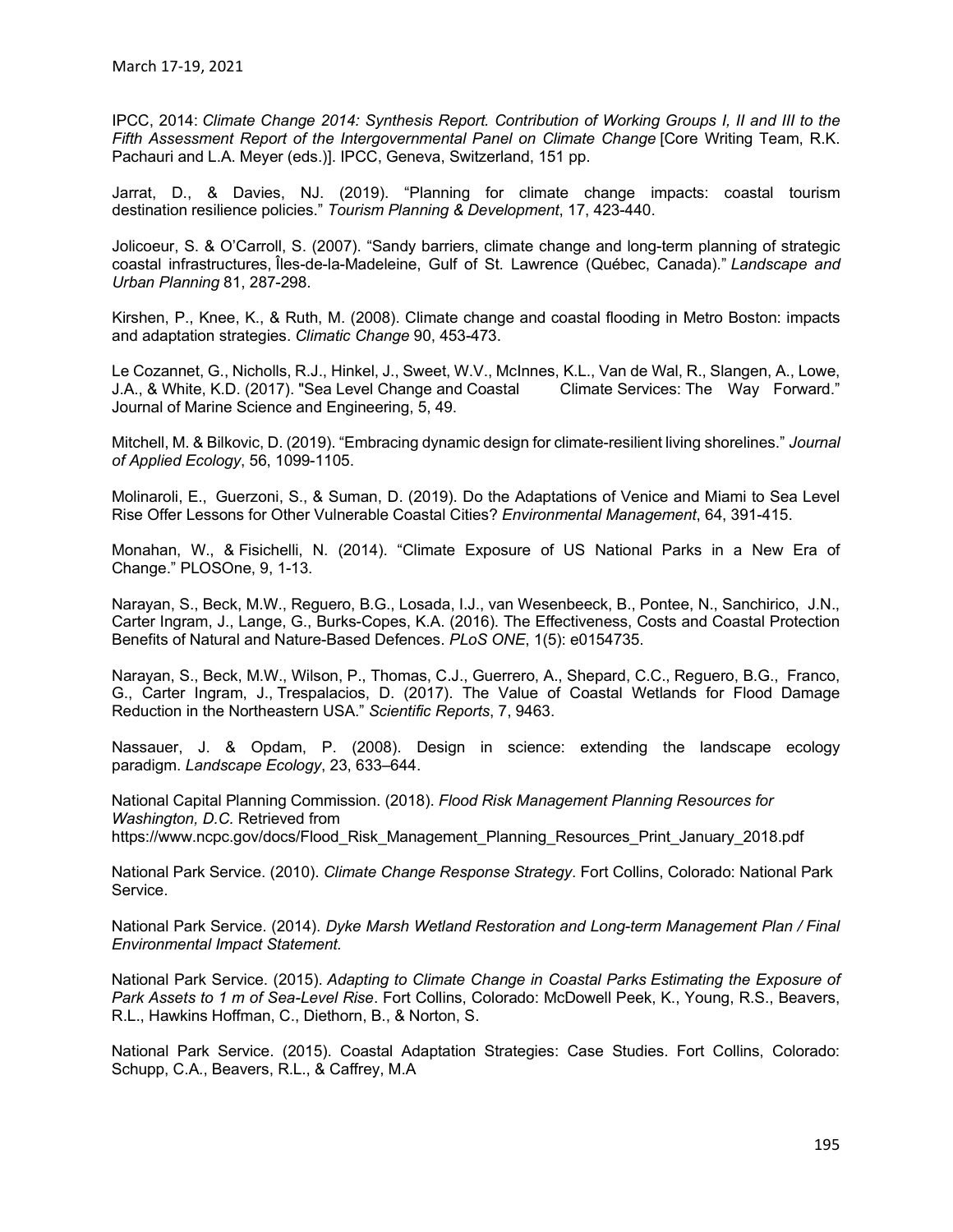National Park Service. (2016). Coastal Adaptation Strategies Handbook. Washington, D.C.: Beavers, R., Babson, A., & Schupp, C.

National Park Service. (2018). Sea Level Rise and Storm Surge Projections for the National Park Service. Fort Collins, Colorado: Caffrey, M.A., Beavers, R.L., & Hawkins Hoffman, C.

National Trust for Historic Preservation. (2019). National Mall Tidal Basin Ideas Manual. Retrieved from https://savingplaces.org/savethetidalbasin#.X\_yDdehKhPY

Oppenheimer, M., B.C. Glavovic , J. Hinkel, R. van de Wal, A.K. Magnan, A. Abd-Elgawad, R. Cai, M. Cifuentes-Jara, R.M. DeConto, T. Ghosh, J. Hay, F. Isla, B. Marzeion, B. Meyssignac, and Z. Sebesvari, 2019: Sea Level Rise and Implications for Low-Lying Islands, Coasts and Communities. In: IPCC Special Report on the Ocean and Cryosphere in a Changing Climate [H.-O. Pörtner, D.C. Roberts, V. Masson-Delmotte, P. Zhai, M. Tignor, E. Poloczanska, K. Mintenbeck, A. Alegría, M. Nicolai, A. Okem, J. Petzold, B. Rama, N.M. Weyer (eds.)]. In press.

Pontee, N., Narayan, S., Beck, M.W., & Hosking, A.H. (2016.) "Nature-based solutions: Lessons from around the world. Maritime Engineering, 169(1), 29-36.

Revi, A., D.E. Satterthwaite, F. Aragón-Durand, J. Corfee-Morlot, R.B.R. Kiunsi, M. Pelling, D.C. Roberts, and W. Solecki, 2014: Urban areas. In: Climate Change 2014: Impacts, Adaptation, and Vulnerability. Part A: Global and Sectoral Aspects. Contribution of Working Group II to the Fifth Assessment Report of the Intergovernmental Panel on Climate Change [Field, C.B., V.R. Barros, D.J. Dokken, K.J. Mach, M.D. Mastrandrea, T.E. Bilir, M. Chatterjee, K.L. Ebi, Y.O. Estrada, R.C. Genova, B. Girma, E.S. Kissel, A.N. Levy, S. MacCracken, P.R. Mastrandrea, and L.L. White (eds.)]. Cambridge University Press, Cambridge, United Kingdom and New York, NY, USA, pp. 535-612.

Rosenzweig, C., Solecki, W.D., Blake, R., Bowman, M., Faris, C., Gornitz, V., Horton, R., Jacob. K., LeBlanc, A., Leichenko, R., Linkin, M., Major, D., O'Grady, M., Patrick, L., Sussman, E., Yohe, G., & Zimmerman, R. (2011). Developing coastal adaptation to climate change in the New York City infrastructure-shed: process, approach, tools, and strategies. Climatic Change 106, 93-127.

Siders, A.R., Hino, M., & Mach, K.J. (2019). "The case for strategic and managed climate retreat." *Science*,<br>365, 761-763.

Spalding, M., McIvor, A., Beck, M., Koch, E., Moller, I., Reed, D., Rubinoff, P., Spencer, T., Tolhurst, T. Wamsley, T., van Wesenbeeck, B., Wolanski, E., & Woodroffe, C. (2014). Coastal Ecosystems: A Critical Element of Risk Reduction. Conservation Letters, 7(3), 293–301.

Spanger-Siegfried, E., Dahl, K., Caldas, A., Udvardy, S., Cleetus, R., Worth, P., & Hernandez Hammer, N. (2017). When Rising Seas Hit Home. Union of Concerned Scientists. Retrieved from https://www.ucsusa.org/resources/when-rising-seas-hit-home

Strauss, B., C. Tebaldi, S. Kulp, S. Cutter, C. Emrich, D. Rizza, and D. Yawitz (2014). Washington, D.C. and the Surging Sea: A vulnerability assessment with projections for sea level rise and coastal flood risk. Climate Central Research Report, 1-28.

Sweet, W.V., R.E. Kopp, C.P. Weaver, J. Obeysekera, R.M. Horton, E.R. Thieler, and C. Zervas, (2017) Global and Regional Sea Level Rise Scenarios for the United States. NOAA Technical Report NOS CO-OPS 083. NOAA/NOS Center for Operational Oceanographic Products and Services

Tebaldi, C., Strauss, B.H., & Zervas, C.E. (2012). Modelling sea level rise impacts on storm surges along US coasts. Environmental Research Letters, 7, 014032

Thompson, J., Davis, S., & Mullen, K. (2013). Climate Change Communication Campaign Planning: Using Audience Research to Inform Design. The George White Forum, 30(2), 182-189.